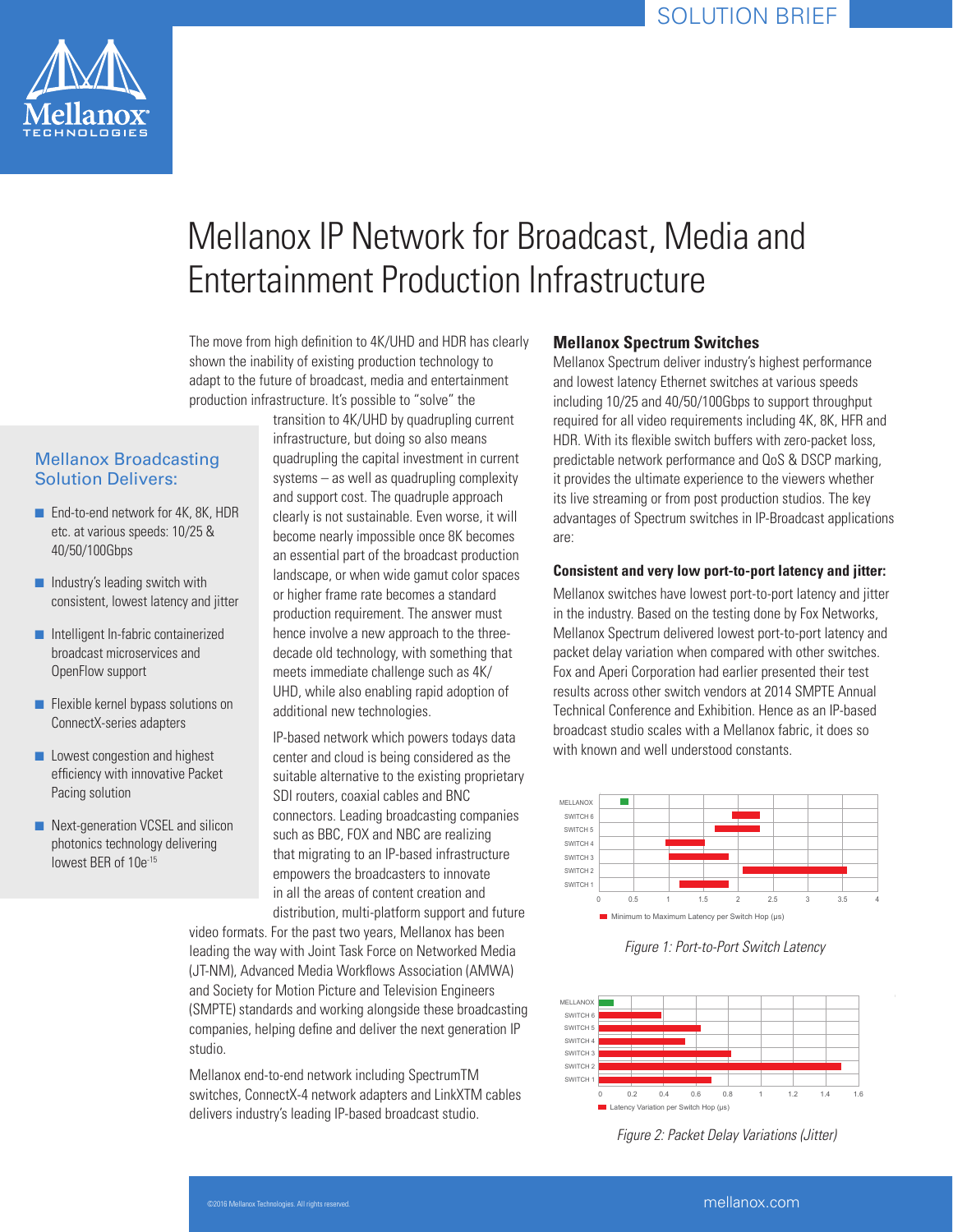page 2

#### **In fabric containerized broadcast services:**

By containerizing IP-studio services and running them on the switch allows broadcast engineers to focus on building ideal IP media fabric for their studio without utilizing additional servers and virtual machines. For example, Mellanox can build an NMOS aware switch by running both the Registration and Discovery service, and the Connection Manager within a lxc or a docker container on the switch.

#### **OpenFlow Integration**

With OpenFlow, automatic provisioning of studio IP network can be accomplished in many ways. For example, the Studio Control System can push out a new Software Defined Network (SDN) configuration using OpenFlow to the switches as a method to prepare the network for the desired workflow and video routing. Spectrum supports the latest OpenFlow 1.3 standard in multiple configurations: OpenFlow only, a port-based hybrid and a protocol-based traditional mode of operation. It is also integrated with Open Daylight (ODL), Open Network Operating System (ONOS) and other controllers.

### **Mellanox ConnectX-4 adapters**

Mellanox ConenctX-4 Ethernet adapters provide the most flexible interconnect solution for IP-based broadcast and video streaming applications at speeds of 10/25 and 40/50/100Gbps. Broadcasting applications running over IP transport can achieve the highest efficiency and application density with the hardware-based stateless offloads and flow steering engines. These advanced offloads reduce CPU overhead for packet-processing and lowest latency. The key advantages of ConnectX-4 adapters are:

#### **Kernel Bypass:**

Video processing is a CPU intensive and strictly sequential application. Hence any optimization that can help improve CPU efficiency means lowering jitter and improving throughput. Kernel bypass improves the CPU efficiency by reducing the overhead of context switches and memory copy for I/O processing. Mellanox ConnectX-4 adapters support multiple kernel bypass solutions including RDMA, Netmap, Data Plane Development Kit (DPDK) and Mellanox VMA.

#### **Packet Pacing to prevent network congestion:**

An IP network with a multitude of bursty video senders can easily cause congestion on the switch port and by exhausting the switch buffer. Within a non-blocking fabric, this is something that needs to be addressed and eliminated in both the server and the switch. Packet pacing overcomes this challenge by rate limiting the flows out from all the senders on the server.

#### **Hardware timestamping:**

IEEE 1588 Precision Time Protocol (PTP) and SMTPE2059 enables a highly accurate timing solution with nanosecond accuracy. The protocol enables heterogeneous systems that include clocks of various inherent precision levels, resolutions and stability to synchronize with a grandmaster clock. Mellanox ConnectX-4 adapters can provide the timestamping in hardware with highest accuracy thereby eliminating the highly unpredictable jitter seen in software-based timestamping.



*Figure 3: Optimized Network solution, jointly developed with BBC*

## **LinkX Cables**

Transmitting video over any fabric requires a very high degree of performance and accuracy. All Mellanox Interconnects are built to a very high standard to support and maintain our company mantra of high speed and low latency. The passive copper and active fibre (VCSEL [Vertical-Cavity Surface-Emitting Laser] Silicon Photonics) cables as well as the optical transceivers are all built with lowest power and lowest cost in mind in both SFP and QSFP form factor. Tested to an industry's lowest Bit Error Rate (BER) of 10e-15 means fewer transmission errors and retries compared to competing products.